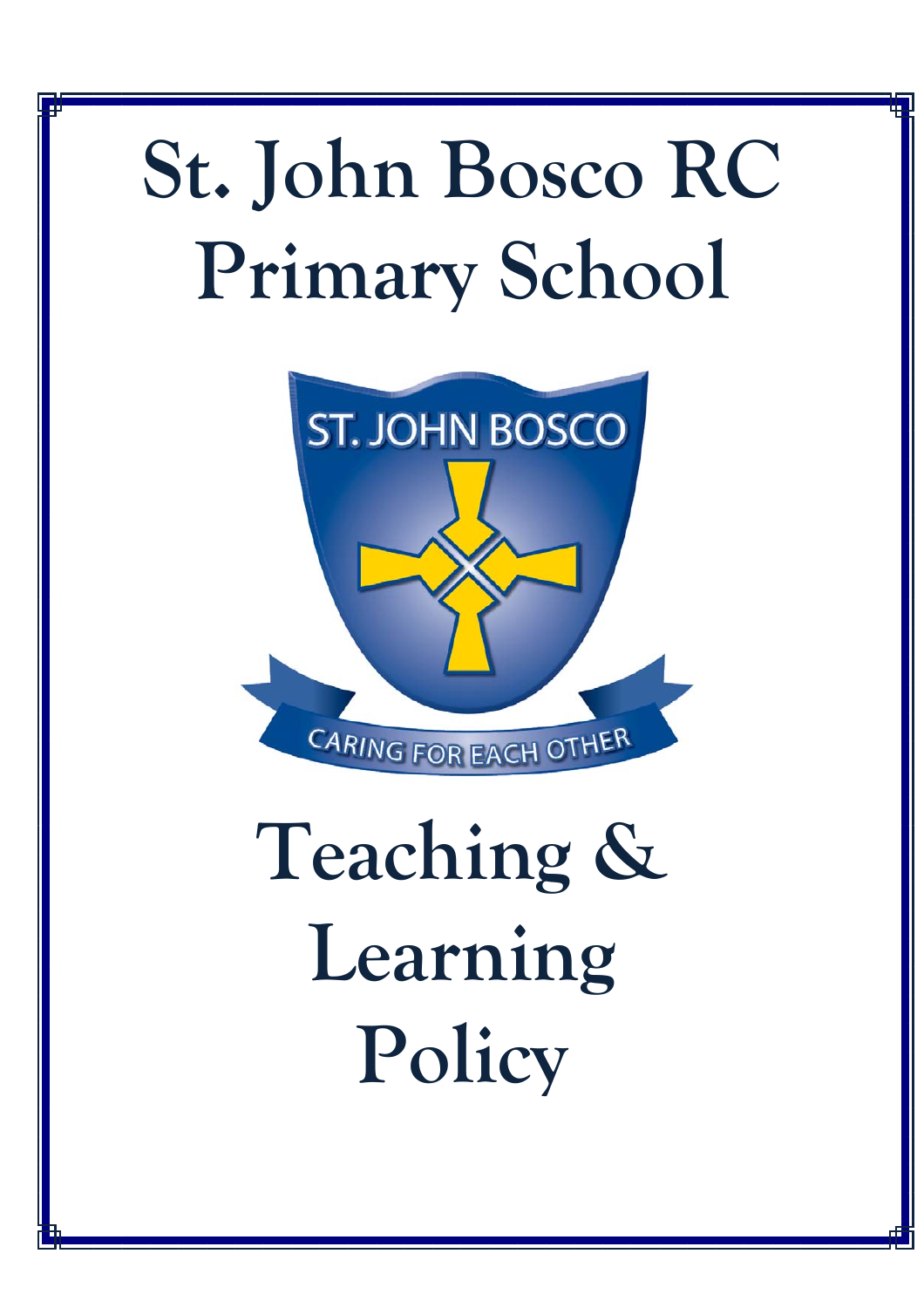# **CONTENTS**

### **Policy**

- **Mission Statement**
- **Introduction**

### **Procedural Guidelines**

- **1.** Policy for Learning and Teaching
- **2.** Ofsted Characteristics of Effective Teaching, Learning and Assessment
- **3.** Monitoring of Teaching and Learning
- **4.** Standards for Teachers

## **Appendix**

Proformas for Monitoring of Teaching and Learning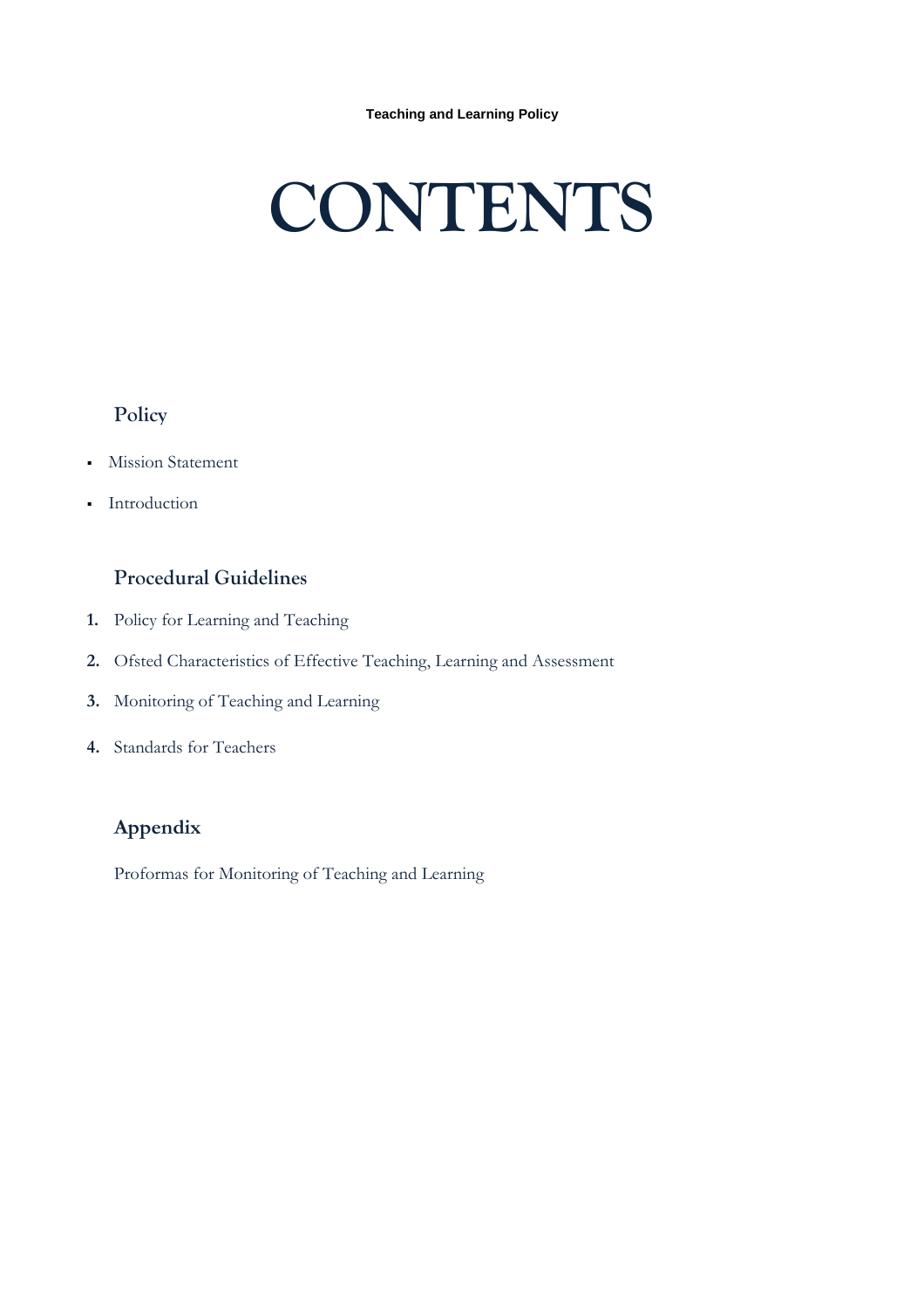#### **INTRODUCTION**

**St. John Bosco RC Primary School's approach to learning and teaching is radically distinctive, for at the heart of Catholic education lies the Christian view of the human person. We recognise and acknowledge the hugely important role that adults in the school play in the learning process and we also recognise our role to support parents in the education of their child.** 

- **We believe that God is experienced as Trinity Father, Son and Holy Spirit. This simply means that we recognise God as a God who is relational. We acknowledge that all human beings are relational and that we cannot love God without loving ourselves and our neighbours. Therefore all learning in our school has to be rooted in positive, loving relationships.**
- **We believe in the Incarnation of Jesus Christ that God chose to become fully human. This calls us to recognise the unique dignity of each individual as made in the image and likeness of God with a divine origin and an eternal destiny, worthy of deep respect. Everyone in this school community is therefore of equal value – this is reflected in our approach to learning and teaching.**
- **We believe in the Catholic truth of Sacramental reality. We believe that God is everywhere and that there is no distinction between the sacred and the ordinary. Because of this we recognise God's presence among us in all areas of the curriculum and life. We celebrate this belief in worship and liturgy – and believe that all learning and teaching is sacred.**

**In light of these fundamental Catholic truths, we believe children learn best when:** 

- **They are happy, safe and secure;**
- **They are stimulated, motivated, challenged and engaged in their learning;**
- **They achieve success which is recognised and celebrated;**
- **Tasks match their potential;**
- **Activities are clearly understood and match the learning objective;**
- **They understand the boundaries of acceptable behaviour;**
- **They are in a learning environment where mistakes are used as opportunities for growth;**
- **They receive support and encouragement from home;**
- **All adults involved in the learning process recognise the significance of their role in this Catholic school.**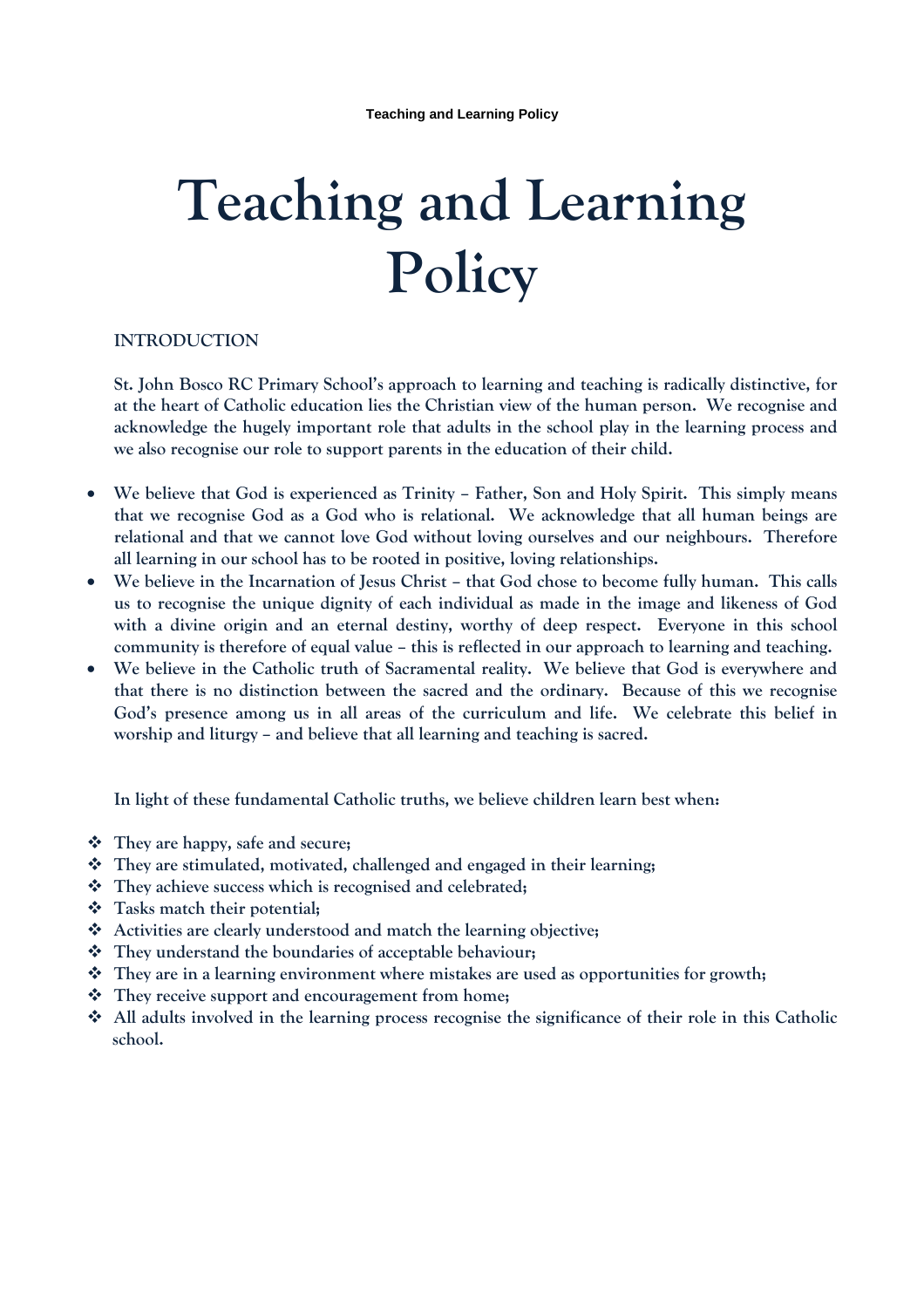#### **1. POLICY FOR TEACHING AND LEARNING**

In order to achieve this for our children, we have agreed the following:

#### i. **To help children be happy, safe and secure, we will:**

- Encourage positive relationships;
- Value everyone's opinion;
- Ensure there are clear routines and expectations.

#### ii. **To help to be stimulated, motivated, challenged and engaged in their learning we will:**

- Ensure all our classrooms are stimulating and well organised;
- Ensure there is appropriate pace, challenge, support and rigour;
- Encourage children to give us feedback about our teaching, *e.g. what do I do that helps your learning?*

#### iii.**To help children to achieve success which is recognised and celebrated we will:**

- Ensure children take responsibility for their own learning;
- Give rewards to all children but for different reasons in line with our school positive behaviour policy;
- Recognise that children learn in different ways always teach accordingly.

#### iv. **To help children to undertake tasks which match their potential we will:**

- Plan learning that meets the needs of the individual learner;
- Use our professional judgements to assess progress;
- Set realistic but challenging targets.
- v. **To help children undertake activities which are clearly understood and math the learning objective we will:**
	- Display and/or explain the main learning objective at the start of each lesson;
	- Explain what outcomes are expected;
	- Use plenary sessions to review what has been learned.

#### vi. **To help children to understand the boundaries of acceptable behaviour we will:**

- Apply the school's behaviour policy consistently;
- Praise good behaviour;
- Discuss the impact of poor behaviour.

#### vii. **To help children to understand they are in a learning environment where mistakes are used as opportunities for growth we will:**

- Praise learning behaviour not just the child;
- Encourage self marking as an assessment tool;
- Acknowledge the importance of our humanity all of us make mistakes.

#### viii. **To help children to receive support and encouragement from home we will:**

- Encourage all parents to show an active interest in their child;
- Affirm parents in their role as parents and educators of their children's learning;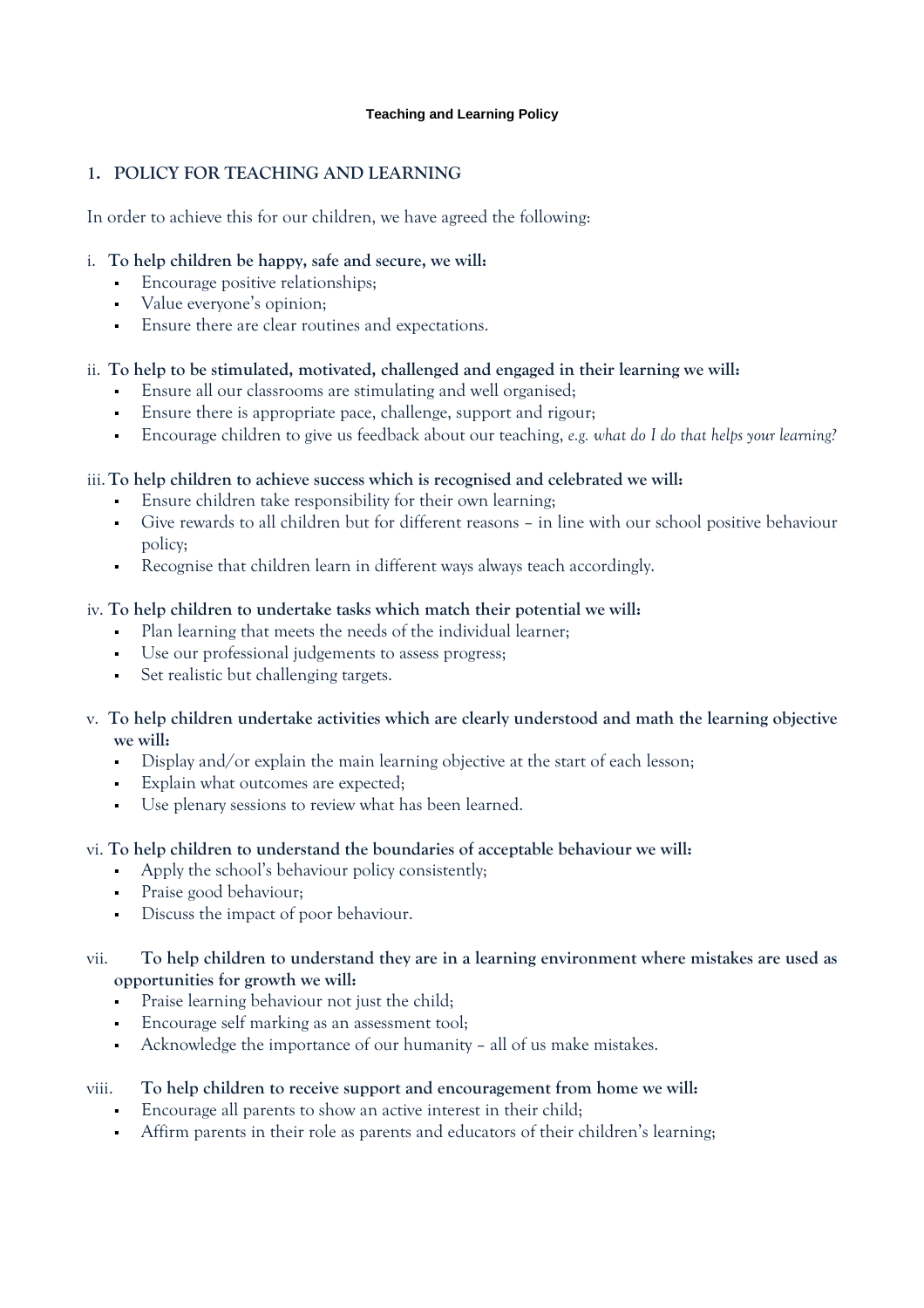- Provide opportunities for parents to visit school regularly and access to curriculum workshops to enable them to support their children's learning;
- Provide different types of home learning tasks with different levels of challenge.

#### ix. **To ensure that all adults involved in the learning process recognise the significance of their role in this Catholic school we will:**

- Make regular use of reflection on staff development days;
- Begin all staff meetings with prayerful reflection;
- Emphasise the distinctive nature of our school in our induction programme for all new members of staff.

#### **2. OFSTED CHARACTERISTICS OF EFFECTIVE TEACHING AND LEARNING AND ASSESSMENT**

**Difficult ideas or skills taught in an aspiring and highly effective way indicate excellent teaching.** 

#### **Outstanding**

- Teachers demonstrate deep knowledge and understanding of the subjects they teach. They use questioning highly effectively and demonstrate understanding of the ways pupils think about subject content. They identify pupils' common misconceptions and act to ensure they are corrected.
- Teachers plan lessons very effectively, making maximum use of lesson time and coordinating lesson resources well. They manage pupils' behaviour highly effectively with clear rules that are consistently enforced.
- Teachers provide adequate time for practice to embed the pupils' knowledge, understanding and skills securely. They introduce subject content progressively and constantly demand more of pupils. Teachers identify and support any pupil who is falling behind, and enable almost all to catch up.
- Teachers check pupils' understanding systematically and effectively in lessons, offering clearly directed and timely support.
- Teachers provide pupils with incisive feedback, in line with the school's assessment policy, about what pupils can do to improve their knowledge, understanding and skills. The pupils use this feedback effectively.
- Teachers set challenging homework, in line with the school's policy and as appropriate for the age and stage of pupils, that consolidates learning, deepens understanding and prepares pupils very well for work to come.
- Teachers embed reading, writing and communication and, where appropriate, mathematics exceptionally well across the curriculum, equipping all pupils with the necessary skills to make progress. For younger children in particular, phonics teaching is highly effective in enabling them to tackle unfamiliar words.
- Teachers are determined that pupils achieve well. They encourage pupils to try hard, recognise their efforts and ensure that pupils take pride in all aspects of their work. Teachers have consistently high expectations of all pupils' attitudes to learning.
- Pupils love the challenge of learning and are resilient to failure. They are curious, interested learners who seek out and use new information to develop, consolidate and deepen their knowledge, understanding and skills. They thrive in lessons and also regularly take up opportunities to learn through extra-curricular activities.
- Pupils are eager to know how to improve their learning. They capitalise on opportunities to use feedback, written or oral, to improve.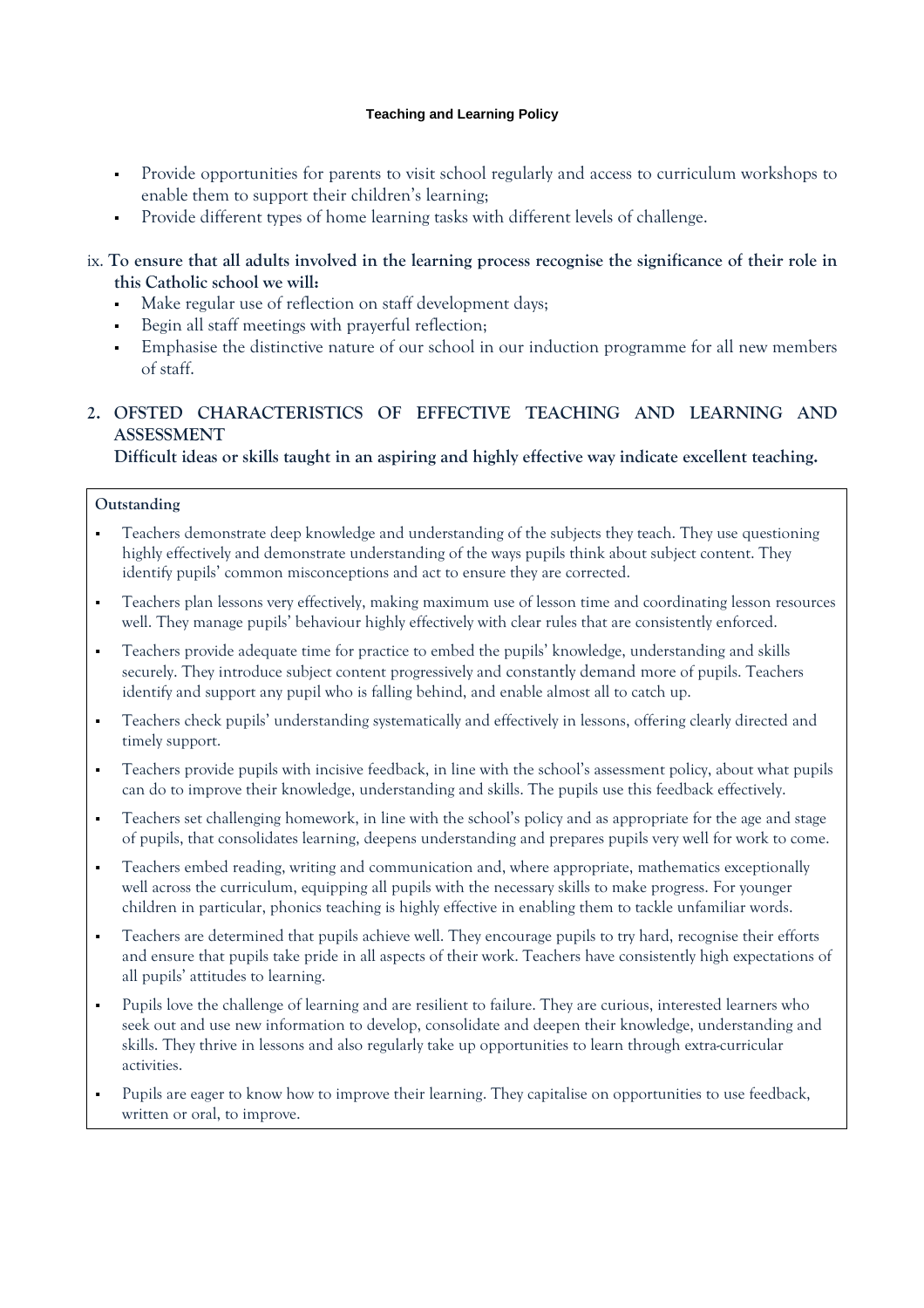- Parents are provided with clear and timely information on how well their child is progressing and how well their child is doing in relation to the standards expected. Parents are given guidance about how to support their child to improve.
- Teachers are quick to challenge stereotypes and the use of derogatory language in lessons and around the school. Resources and teaching strategies reflect and value the diversity of pupils' experiences and provide pupils with a comprehensive understanding of people and communities beyond their immediate experience.

#### **Good**

- Teachers use effective planning to help pupils learn well. Time in lessons is used productively. Pupils focus well on their learning because teachers reinforce expectations for conduct and set clear tasks that challenge pupils.
- In lessons, teachers develop, consolidate and deepen pupils' knowledge, understanding and skills. They give sufficient time for pupils to review what they are learning and to develop further. Teachers identify and support effectively those pupils who start to fall behind and intervene quickly to help them to improve their learning.
- Teachers use their secure subject knowledge to plan learning that sustains pupils' interest and challenges their thinking. They use questioning skilfully to probe pupils' responses and they reshape tasks and explanations so that pupils better understand new concepts. Teachers tackle misconceptions and build on pupils' strengths.
- Teachers give pupils feedback in line with the school's assessment policy. Pupils use this feedback well and they know what they need to do to improve.
- Teachers set homework, in line with the school's policy and as appropriate for the age and stage of pupils, that consolidates learning and prepares pupils well for work to come.
- Teachers develop pupils' reading, writing and communication, and where appropriate mathematics, well across the curriculum. For younger children in particular, the teaching of phonics is effective in enabling them to tackle unfamiliar words.
- Teachers expect and encourage all pupils to work with positive attitudes so that they can apply themselves and make strong progress.
- Pupils develop the capacity to learn from mistakes and they become keen learners who want to find out more. Most are willing to find out new information to develop, consolidate and deepen their knowledge, understanding and skills, both in lessons and in extra-curricular activities.
- Most pupils commit to improving their work. They are given time to apply their knowledge and understanding in new ways that stretches their thinking in a wide range of subjects, and to practise key skills.
- The school gives parents accurate information about how well their child is progressing, how well their child is doing in relation to the standards expected, and what their child needs to do to improve.
- Teachers challenge stereotypes and the use of derogatory language in lessons and around the school. Teachers promote equality of opportunity and diversity in teaching and learning.

#### **Inadequate**

**Teaching, learning and assessment are likely to be inadequate if one or more of the following applies.** 

- Teaching is poorly planned.
- Weak assessment practice means that teaching fails to meet pupils' needs.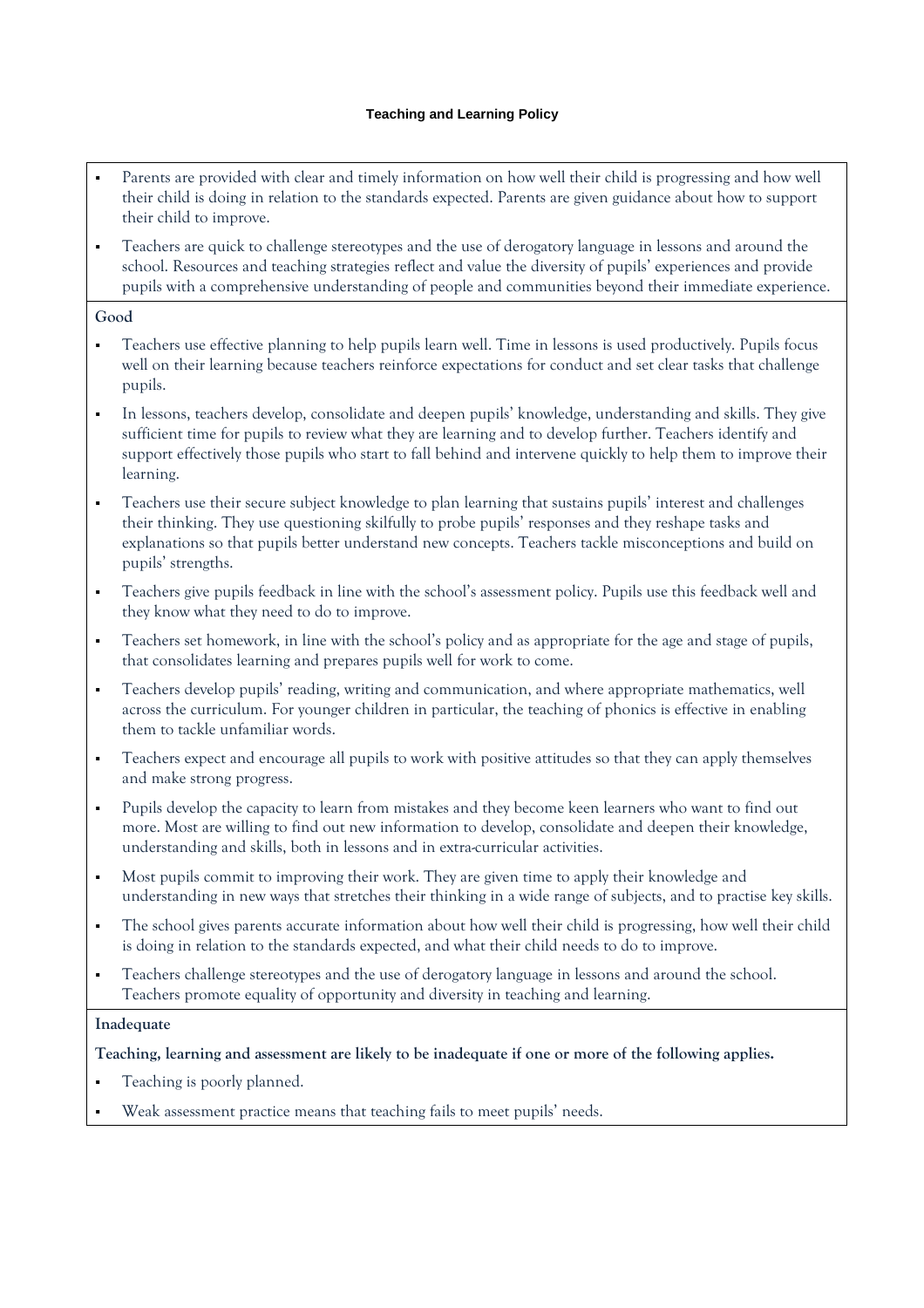- Pupils or particular groups are making inadequate progress because teaching does not develop their knowledge, understanding and skills sufficiently.
- Pupils cannot communicate, read, write or apply mathematics as well as they should, so they do not make sufficient progress in their knowledge, understanding and skills because they are unable to access the curriculum.
- Teachers do not promote equality of opportunity or understanding of diversity effectively and so discriminate against the success of individuals or groups of pupils.

#### **3. MONITORING OF TEACHING AND LEARNING**

- Monitoring of teaching and learning is the responsibility of Leaders at all levels.
- Leaders and Managers follow an established timetable of rigorous monitoring activities.
- Each cycle of monitoring adheres to a tight focus for improvement to address identified priorities within the school improvement plan.
- Each cycle of monitoring will include some or all of the following activities:
	- Planning scrutinies:
	- Work trawls;
	- **Lesson observations:**
	- **Exercise** Walks;
	- Pupil interviews;
	- Analysis of data;
	- Analysis of parent/pupil views.
- Link Governors will be actively involved in monitoring teaching and learning activities which address their areas of responsibility.
- Outcomes from monitoring activities will inform feedback to staff. The information collated will address targets for improvement for the whole school and/or individual staff.
- Teachers will receive written feedback which will identify strengths and areas to improve from each of the monitoring activities undertaken.
- Evidence from monitoring of teaching and learning will be used to inform performance management.

#### **4. STANDARDS FOR TEACHERS**

 Senior Leaders in partnership with the Governors will establish an ambitious vision for the school through their active engagement in driving the school improvement agenda forward to ensure that all outcomes are outstanding and never less than good.

All teachers are expected to:

- Make the education of their pupils their first concern;
- Be accountable for achieving the highest possible standards in work and conduct;
- Act with honesty and integrity;
- Have strong subject knowledge;
- \* Keep their knowledge and skills as teachers up to date
- Be self critical:
- Establish positive professional relationships;
- Work with parents in the best interests of their pupils.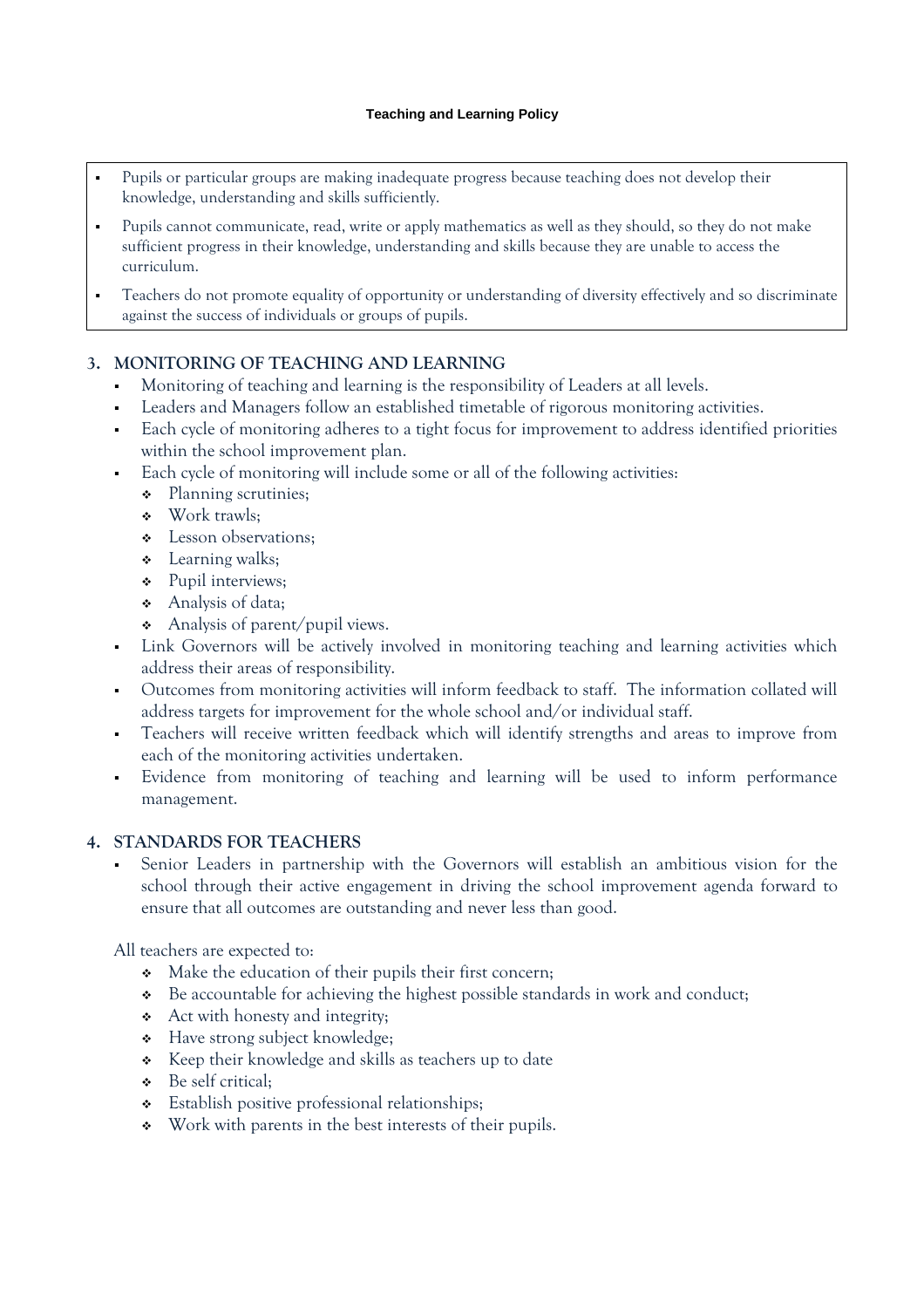#### **TEACHING**

#### **All teachers must:**

- **1.** Set high expectations which inspire, motivate and challenge pupils
- establish a safe and stimulating environment for pupils, rooted in mutual respect
- set goals that stretch and challenge pupils of all backgrounds, abilities and dispositions
- demonstrate consistently the positive attitudes, values and behaviour which are expected of pupils.
- **2.** Promote good progress and outcomes by pupils
- be accountable for pupils' attainment, progress and outcomes
- be aware of pupils' capabilities and their prior knowledge, and plan teaching to build on these
- guide pupils to reflect on the progress they have made and their emerging needs
- demonstrate knowledge and understanding of how pupils learn and how this impacts on teaching
- encourage pupils to take a responsible and conscientious attitude to their own work and study.
- **3.** Demonstrate good subject and curriculum knowledge
- have a secure knowledge of the relevant subject(s) and curriculum areas, foster and maintain pupils' interest in the subject, and address misunderstandings
- demonstrate a critical understanding of developments in the subject and curriculum areas, and promote the value of scholarship
- demonstrate an understanding of and take responsibility for promoting high standards of literacy, articulacy and the correct use of standard English, whatever the teacher's specialist subject
- if teaching early reading, demonstrate a clear understanding of systematic synthetic phonics
- if teaching early mathematics, demonstrate a clear understanding of appropriate teaching strategies.
- **4.** Plan and teach well structured lessons
- impart knowledge and develop understanding through effective use of lesson time
- promote a love of learning and children's intellectual curiosity
- set homework and plan other out-of-class activities to consolidate and extend the knowledge and understanding pupils have acquired
- reflect systematically on the effectiveness of lessons and approaches to teaching
- contribute to the design and provision of an engaging curriculum within the relevant subject area(s).
- **5.** Adapt teaching to respond to the strengths and needs of all pupils
- know when and how to differentiate appropriately, using approaches which enable pupils to be taught effectively
- have a secure understanding of how a range of factors can inhibit pupils' ability to learn, and how best to overcome these
- demonstrate an awareness of the physical, social and intellectual development of children, and know how to adapt teaching to support pupils' education at different stages of development
- have a clear understanding of the needs of all pupils, including those with special educational needs; those of high ability; those with English as an additional language; those with disabilities; and be able to use and evaluate distinctive teaching approaches to engage and support them.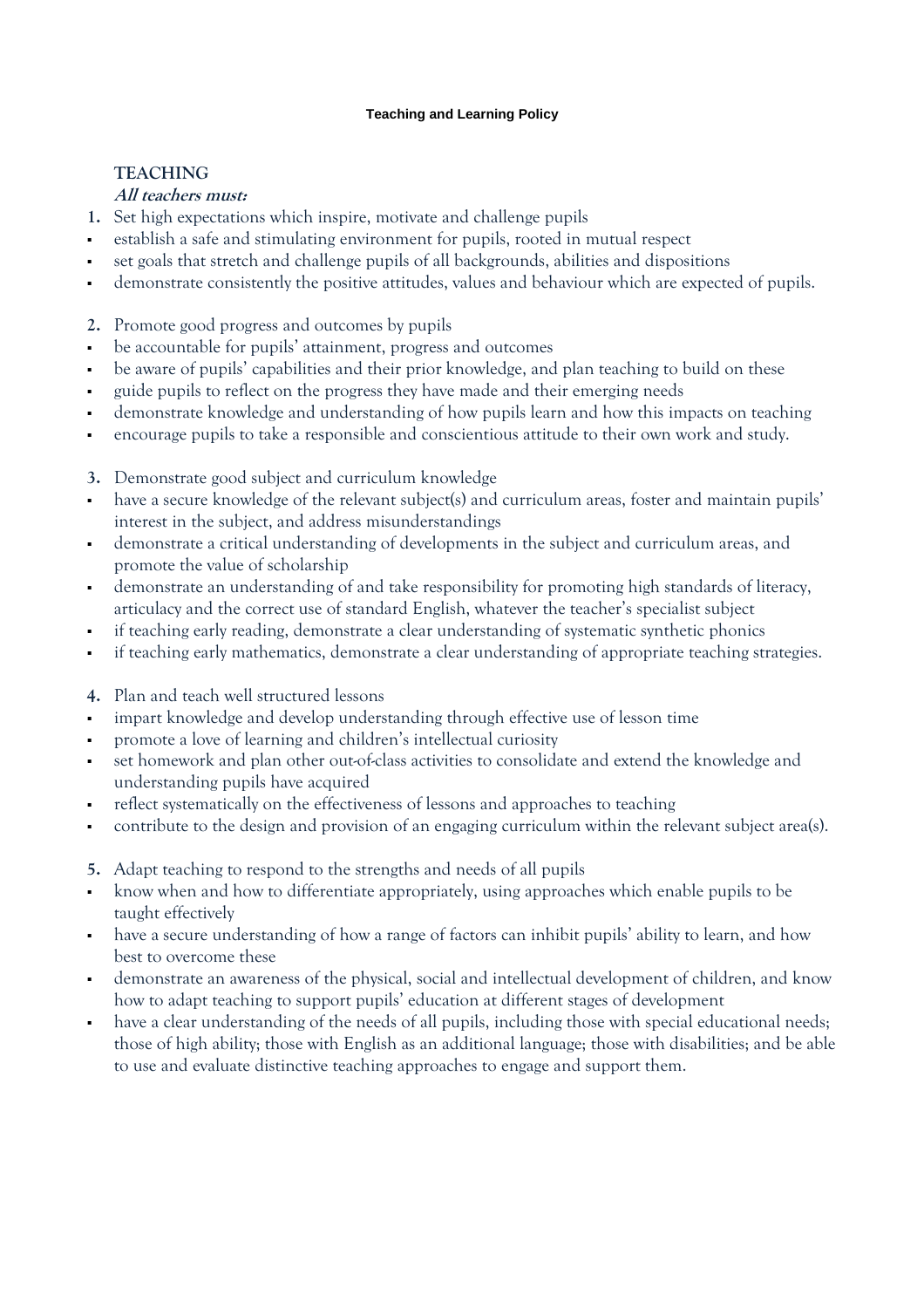- **6.** Make accurate and productive use of assessment
- know and understand how to assess the relevant subject and curriculum areas, including statutory assessment requirements
- make use of formative and summative assessment to secure pupils' progress
- use relevant data to monitor progress, set targets, and plan subsequent lessons
- give pupils regular feedback, both orally and through accurate marking, and encourage pupils to respond to the feedback.
- **7.** Manage behaviour effectively to ensure a good and safe learning environment
- have clear rules and routines for behaviour in classrooms, and take responsibility for promoting good and courteous behaviour both in classrooms and around the school, in accordance with the school's behaviour policy
- have high expectations of behaviour, and establish a framework for discipline with a range of strategies, using praise, sanctions and rewards consistently and fairly
- manage classes effectively, using approaches which are appropriate to pupils' needs in order to involve and motivate them
- maintain good relationships with pupils, exercise appropriate authority, and act decisively when necessary.
- **8.** Fulfil wider professional responsibilities
- make a positive contribution to the wider life and ethos of the school
- develop effective professional relationships with colleagues, knowing how and when to draw on advice and specialist support
- deploy support staff effectively
- take responsibility for improving teaching through appropriate professional development, responding to advice and feedback from colleagues
- communicate effectively with parents with regard to pupils' achievements and well-being.

#### **PERSONAL AND PROFESSIONAL CONDUCT**

*All teachers are expected to demonstrate consistently high standards of personal and professional conduct:* 

- Teachers uphold public trust in the profession and maintain high standards of ethics and behaviour, within and outside school, by:
- treating pupils with dignity, building relationships rooted in mutual respect, and at all times observing proper boundaries appropriate to a teacher's professional position
- having regard for the need to safeguard pupils' well-being, in accordance with statutory provisions
- showing tolerance of and respect for the rights of others
- not undermining fundamental British values, including democracy, the rule of law, individual liberty and mutual respect, and tolerance of those with different faiths and beliefs
- ensuring that personal beliefs are not expressed in ways which exploit pupils' vulnerability or might lead them to break the law.
- Teachers must have proper and professional regard for the ethos, policies and practices of the school in which they teach, and maintain high standards in their own attendance and punctuality.
- Teachers must have an understanding of, and always act within, the statutory frameworks which set out their professional duties and responsibilities.